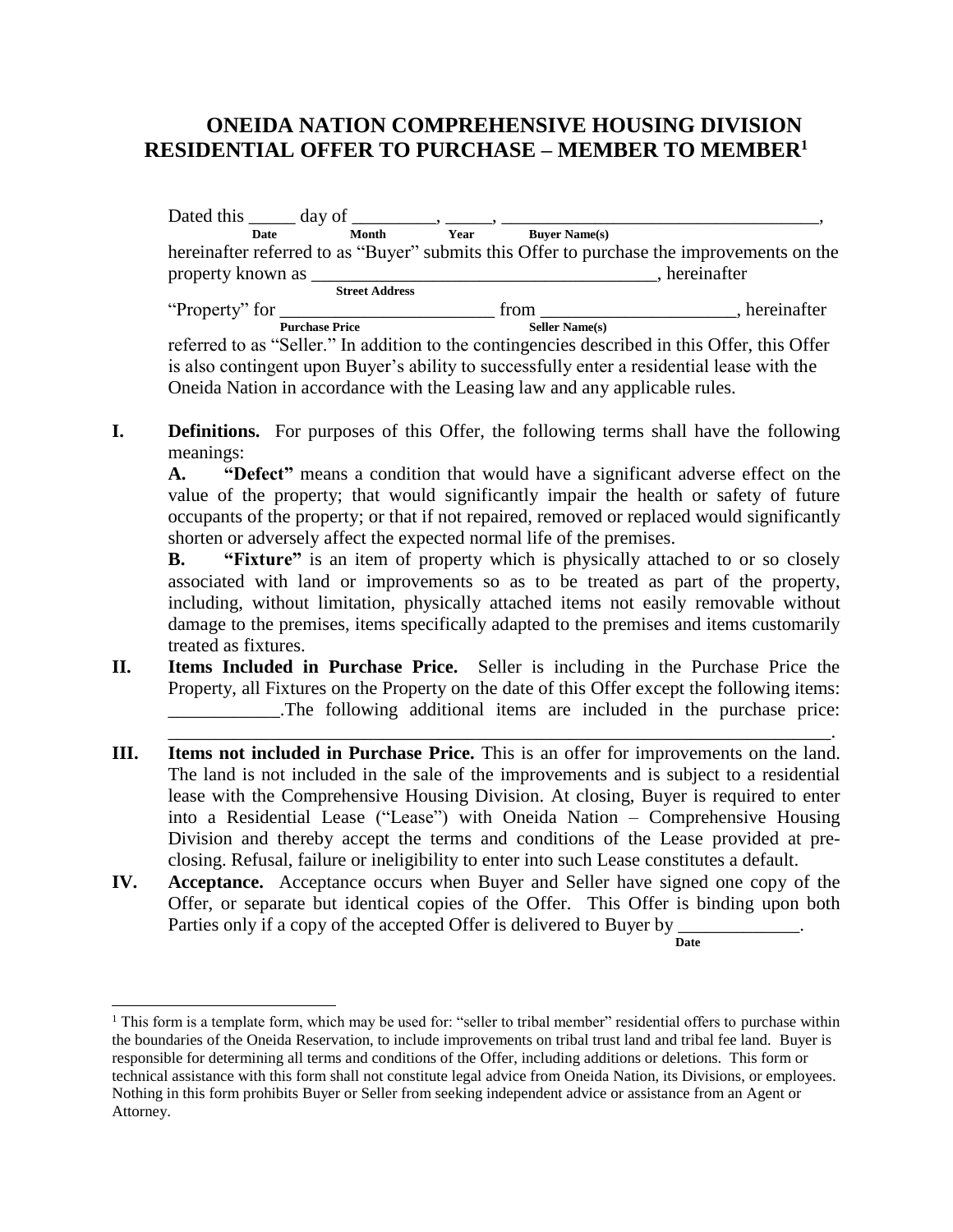- **V.** Extensions of the acceptance date may be made at the mutual written agreement of the Parties. Seller may keep the Property on the market and accept secondary offers after binding acceptance of this Offer.
- **VI. Delivery of Documents and Written Notices.** Unless otherwise stated in this Offer, delivery of documents and written notices to a Party shall be effective only when accomplished by one of the following methods:
	- **A. Personal Delivery:** giving the document or written notice personally to the Party.
	- **B. Fax:** fax transmission of the document or written notice to the following fax number(s):

| Seller: |  |
|---------|--|
| Buyer ( |  |

- **C. E-Mail:** electronically transmitting the document or written notice to the following e-mail addresses: Seller: \_\_\_\_\_\_\_\_\_\_\_\_\_\_ Buyer: \_\_\_\_\_\_\_\_\_\_\_\_\_\_\_.
- **VII. Occupancy.** Occupancy of the Property shall be given to Buyer at time of closing unless otherwise provided in this Offer. At time of occupancy, Property shall be in substantially the same condition as was presented at the open house with the yard and land free and clear of any personal property, refuse, debris, etc.
- **VIII.** Closing. This transaction is to be closed no later than  $\qquad \qquad$  at the Comprehensive **Date**

## Housing Division **unless otherwise agreed by the Parties in writing**.

- **IX. Closing Prorations.** The following items, if applicable, shall be prorated at closing, based upon date of closing values: real estate taxes, rents, property owner's association assessments, fuel, water, garbage  $\&$  recycling and  $\__$
- **X. Contingencies.** Seller agrees to allow Buyer's inspectors, testers and appraisers reasonable access to the Property upon advance notice, if necessary, to satisfy the contingencies in this Offer. Buyer and licensees may be present at all inspections and testing. Buyer agrees to promptly restore the Property (and any land involved) to its original condition after said inspections and testing are completed unless otherwise agreed to with Seller, and Comprehensive Housing Division if well and/or septic inspection/testing occurs. Buyer agrees to promptly provide copies of all inspection and testing reports to Seller, Comprehensive Housing Division, and Oneida Environmental Health, Safety and Land Division if required by Comprehensive Housing Division. Seller acknowledges that certain inspections or tests may detect environmental pollution which may be required to be reported to the Wisconsin Department of Natural Resources or the Environmental Protection Agency.
	- **A.**
- **1. This Offer is contingent upon the following:** Buyer to cross out or delete contingencies which they do not wish to exercise.
- **2. Real Estate Condition Report.** Seller shall provide Buyer a Real Estate Condition Report within ten (10) days of acceptance. Buyer retains the right to terminate this Offer if a Real Estate Condition Report discloses Defects.
- **3. Appraisal.** Buyer, at Buyer's expense, shall have the Property appraised by a Wisconsin licensed or certified independent appraiser who issues an appraisal report dated subsequent to the date of this Offer indicating an appraised value for the Property equal to or greater than the agreed upon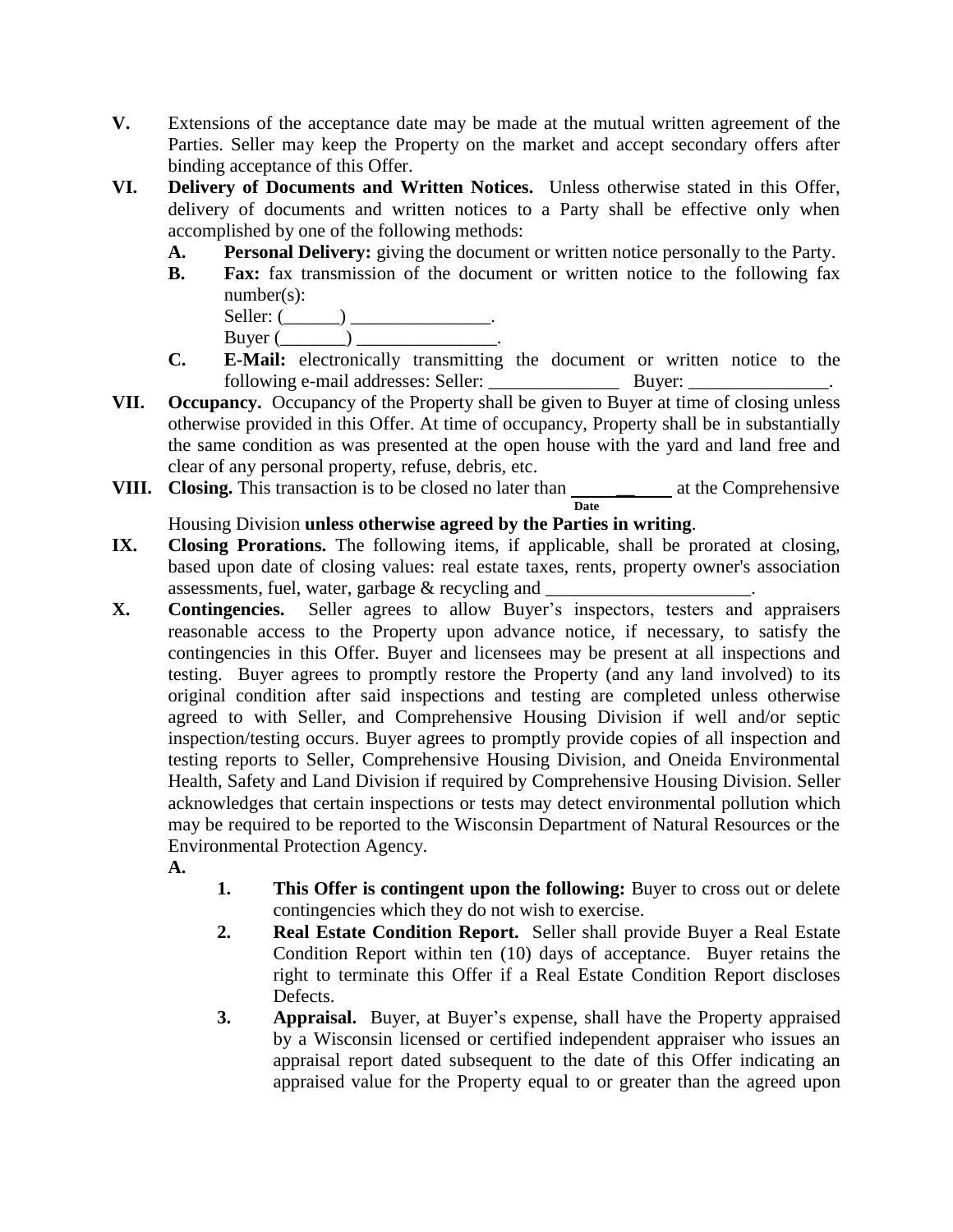purchase price. Said appraisal shall be completed within fifteen (15) days of acceptance.

- **4. Home Inspection.** Buyer, at Buyer's expense, shall obtain a home inspection completed by a Wisconsin registered home inspector within fifteen (15) days of acceptance.
- **5. Septic System Inspection.** Seller, at Seller's expense, shall provide Buyer with a report from a county sanitarian, certified soil tester or master plumber competent to inspect septic systems, performed in the last six (6) months, which indicates that the septic system is not disapproved for current use utilizing the Nation's standard "On Site Waste Inspection" sheet within fifteen (15) days of acceptance.
- **6. Well Water Testing.** Seller, at Seller's expense, shall provide Buyer with a report from a State Approved Laboratory performed in the last six (6) months which indicates that the well water is bacteriologically safe (of the Colitic group) for all human consumption and that the well water has nitrate concentration less than the maximum health-related level established by the State of Wisconsin for public water systems within fifteen (15) days of acceptance.
- **7. Well System Inspection.** Seller, at Seller's expense, shall provide Buyer with a report from a licensed well driver, a licensed pump installer or a master plumber competent to inspect well systems, performed in the last six (6) months, which indicates the well and pressure system conform to the applicable code in effect at the time the well was installed and is not disapproved for current use utilizing the Nation's standard "On Site Waste Inspection" sheet within fifteen (15) days of acceptance.
- **8. Closing Papers and Costs:** Parties shall work with the lender to prepare the closing papers and obtain appropriate approvals prior to pre-closing. The closing papers and costs shall be determined by lender. Any closing costs shall be provided at closing.
- **B. Buyer's Pre-Closing Walk-Through.** Within three (3) days prior to closing, at a reasonable time pre-approved by Seller, Buyer shall have the right to walk through the Property to determine that there has been no significant change in the condition of the Property, except for ordinary wear and tear and changes approved by Buyer, that Seller has removed Seller's personal property, debris and trash, and that any defects Buyer has agreed to cure have been repaired in the manner agreed to by the Parties.
- **C. Right to Cure.** Seller shall have a right to cure the Defects. Seller may satisfy any contingency by curing the Defects in good and workmanlike manner and delivering to Buyer a written report/receipts detailing the work done within fifteen (15) days prior to closing. This Offer shall be null and void if Buyer makes timely delivery of Notice of Defects, including documentation of Defects, and: 1.) Seller delivers written notice that Seller will not cure; or 2.) Seller does not cure the Defects as provided herein within fifteen (15) days prior to closing.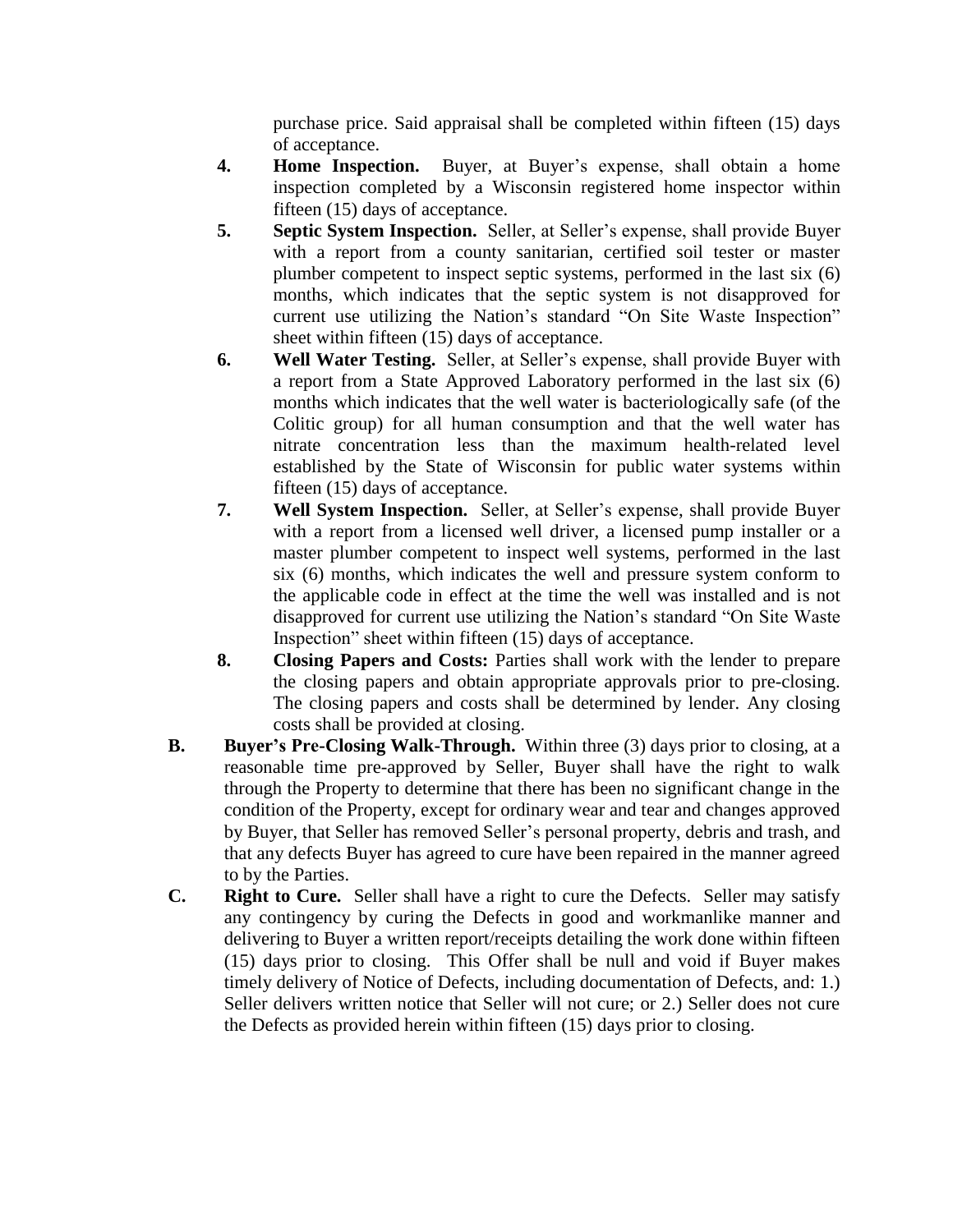**D. Contingencies Deemed Satisfied.** All contingencies shall be deemed satisfied, unless Buyer, within twenty-five (25) days of acceptance, delivers to Seller, a copy of the written report(s) and a written notice listing the Defect(s) identified in those report(s) to which Buyer objects.

**\_\_\_\_\_\_\_\_\_\_\_\_\_\_\_\_\_\_\_\_\_\_\_\_\_\_\_\_\_\_\_\_\_\_\_\_\_\_\_\_\_\_\_\_\_\_\_\_\_\_\_\_\_\_\_\_\_\_\_\_\_\_\_\_\_\_ \_\_\_\_\_\_\_\_\_\_\_\_\_\_\_\_\_\_\_\_\_\_\_\_\_\_\_\_\_\_\_\_\_\_\_\_\_\_\_\_\_\_\_\_\_\_\_\_\_\_\_\_\_\_\_\_\_\_\_\_\_\_\_\_\_\_ \_\_\_\_\_\_\_\_\_\_\_\_\_\_\_\_\_\_\_\_\_\_\_\_\_\_\_\_\_\_\_\_\_\_\_\_\_\_\_\_\_\_\_\_\_\_\_\_\_\_\_\_\_\_\_\_\_\_\_\_\_\_\_\_\_\_ \_\_\_\_\_\_\_\_\_\_\_\_\_\_\_\_\_\_\_\_\_\_\_\_\_\_\_\_\_\_\_\_\_\_\_\_\_\_\_\_\_\_\_\_\_\_\_\_\_\_\_\_\_\_\_\_\_\_\_\_\_\_\_\_\_\_**

**\_\_\_\_\_\_\_\_\_\_\_\_\_\_\_\_\_\_\_\_\_\_\_\_\_\_\_\_\_\_\_\_\_\_\_\_\_\_\_\_\_\_\_\_\_\_\_\_\_\_\_\_\_\_\_\_\_\_\_\_\_\_\_\_\_\_ \_\_\_\_\_\_\_\_\_\_\_\_\_\_\_\_\_\_\_\_\_\_\_\_\_\_\_\_\_\_\_\_\_\_\_\_\_\_\_\_\_\_\_\_\_\_\_\_\_\_\_\_\_\_\_\_\_\_\_\_\_\_\_\_\_\_ \_\_\_\_\_\_\_\_\_\_\_\_\_\_\_\_\_\_\_\_\_\_\_\_\_\_\_\_\_\_\_\_\_\_\_\_\_\_\_\_\_\_\_\_\_\_\_\_\_\_\_\_\_\_\_\_\_\_\_\_\_\_\_\_\_\_**

**\_\_\_\_\_\_\_\_\_\_\_\_\_\_\_\_\_\_\_\_\_\_\_\_\_\_\_\_\_\_\_\_\_\_\_\_\_\_\_\_\_\_\_\_\_\_\_\_\_\_\_\_\_\_\_\_\_\_\_\_\_\_\_\_**

**\_\_\_\_\_\_\_\_\_\_\_\_\_\_\_\_\_\_\_\_\_\_\_\_\_\_\_\_\_\_\_\_\_\_\_\_\_\_\_\_\_\_\_\_\_\_\_\_\_\_\_\_\_\_\_\_\_\_\_\_\_\_\_\_\_\_**

- **E. Other.**
- **XI. Default.** A material failure to perform any obligation under this Offer is a default. If Seller defaults, Buyer may terminate the Offer. If Buyer defaults, Seller may terminate the Offer.
- **XII. Additional Provisions.** 
	- **A. Other:**
	- **B. Entire Contract.** This Offer, including any amendments to it, contains the entire agreement of the Buyer and Seller regarding the transaction. All prior negotiations and discussions have been merged into this Offer. This agreement binds and inures to the benefit of the Parties to this Offer and their successors in interest.
	- **C. Property Damage Between Acceptance and Closing.** If, prior to closing, the Property is damaged in an amount of not more than five percent (5%) of the selling price, Seller shall be obligated to repair the Property and restore it to the same condition that it was on the day of this Offer. No later than closing, Seller shall provide Buyer with lien waivers for all repairs and restoration. If the damage shall exceed such sum, Seller shall promptly notify Buyer in writing of the damage and this Offer may be canceled at option of Buyer. Should Buyer elect to carry out this Offer despite such damage, Buyer shall be entitled to the insurance proceeds, if any, relating to the damage to the Property, plus a credit towards the purchase price equal to the amount of Seller's deductible on such policy, if any. However, if this sale is financed by a land contract or a mortgage to Seller, any insurance proceeds shall be held in trust for the sole purpose of restoring the Property.

\_\_\_\_\_\_\_\_\_\_\_\_\_\_\_\_\_\_\_\_\_\_\_\_\_\_\_\_\_\_\_\_\_\_\_\_\_\_\_\_\_\_\_\_\_\_ \_\_\_\_\_\_\_\_\_\_\_\_\_\_\_\_\_\_\_\_

\_\_\_\_\_\_\_\_\_\_\_\_\_\_\_\_\_\_\_\_\_\_\_\_\_\_\_\_\_\_\_\_\_\_\_\_\_\_\_\_\_\_\_\_\_\_ \_\_\_\_\_\_\_\_\_\_\_\_\_\_\_\_\_\_\_\_

\_\_\_\_\_\_\_\_\_\_\_\_\_\_\_\_\_\_\_\_\_\_\_\_\_\_\_\_\_\_\_\_\_\_\_\_\_\_\_\_\_\_\_\_\_\_

Buyer's Signature Date

Enrollment No.